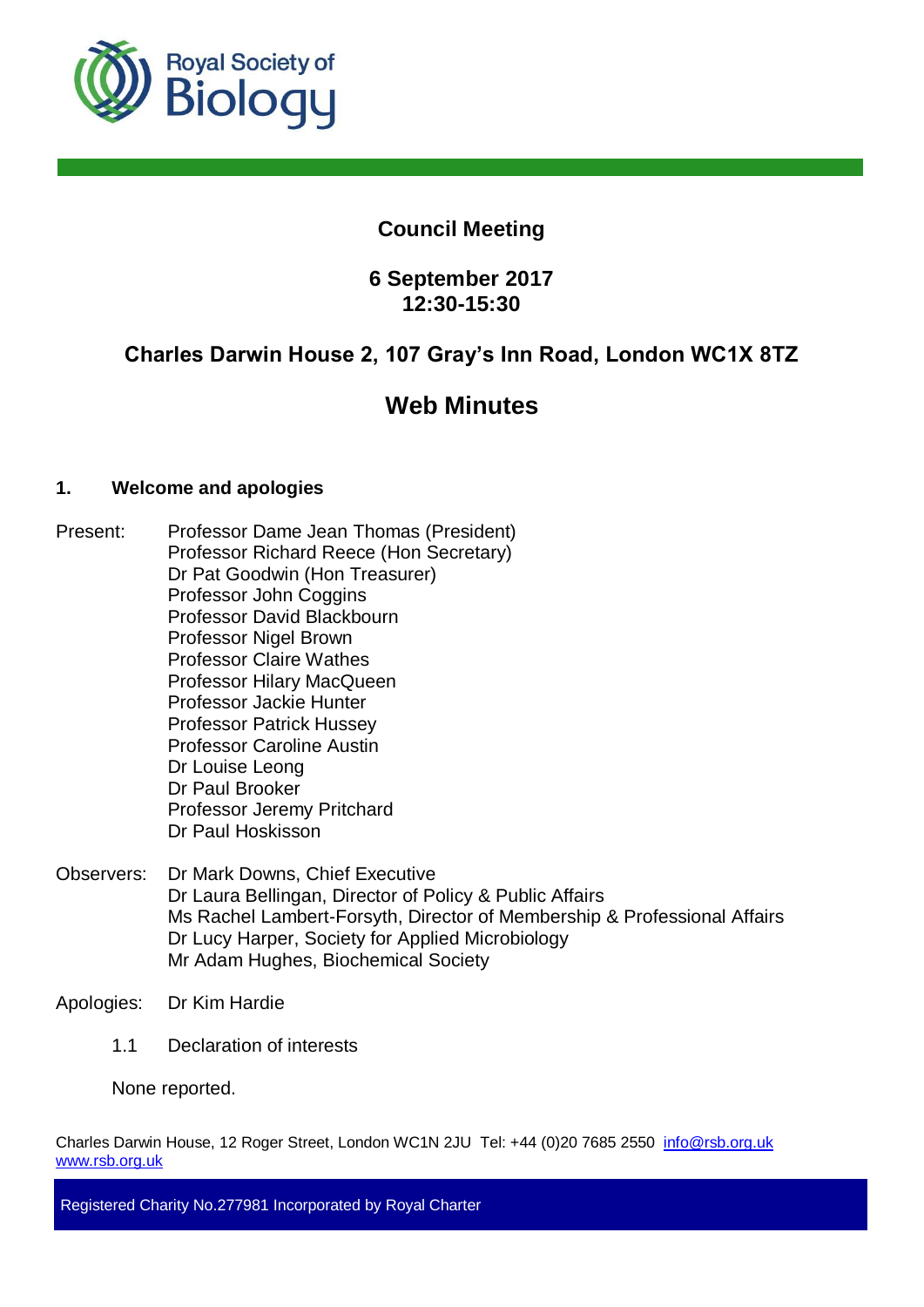

# **2. Minutes of the previous meeting held on 7 June 2017**

2.1 Review of action points

All actions were ongoing.

2.2 Matters arising not on the Agenda

None reported.

2.3 Approval of Minutes and Web Minutes

Council **APPROVED** the Minutes and Web Minutes subject to an amendment to record that the Society for Applied Microbiology purchase completion date for CDH equity was 12 May 2017, not 31 May 2017.

2.4Conflicts of interest

None reported.

# **3. Chief Executive's Report**

Mark Downs (MD) gave an update on Society activity, building on his paper. In particular, MD highlighted the wide range of parliamentary activity, which has taken place during the early part of the summer. Parliamentary Links Day had taken place just after the Queen opened the new Parliament and was the first major external event held within the House, helping to raise the profile of science and the Society. He also noted that the policy team had been very active, pointing to the significant range of work which was currently being undertaken.

Notably, the other area of major activity had been "UK Biology Competitions" culminating in the International Biology Olympiad (IBO) held at the University of Warwick. The IBO had been a significant undertaking and was a major success. Both MD and Council recorded their thanks to all the UKBC committee, volunteers and Rachel Lambert-Forsyth (RLF) and her team for all the work done to ensure a very successful IBO 2017.

MD noted that the Society's internal systems continued to be developed successfully. The latest addition was the launch of a new membership portal, which he briefly demonstrated.

#### **Section A: Finance & Governance**

**4. Finance** – update from Finance Committee

The Honorary Treasurer, Pat Goodwin (PG) gave a report from the Finance Committee meeting, which had been held earlier in the day. The key themes of Q3 and future budgets were the main items. Information relating to both had been included for the consideration of Council in the current set of papers.

In addition to these items, PG noted that the IBO financial performance had been in line with budget over a three-year period, generating an overall surplus on a marginal cost basis.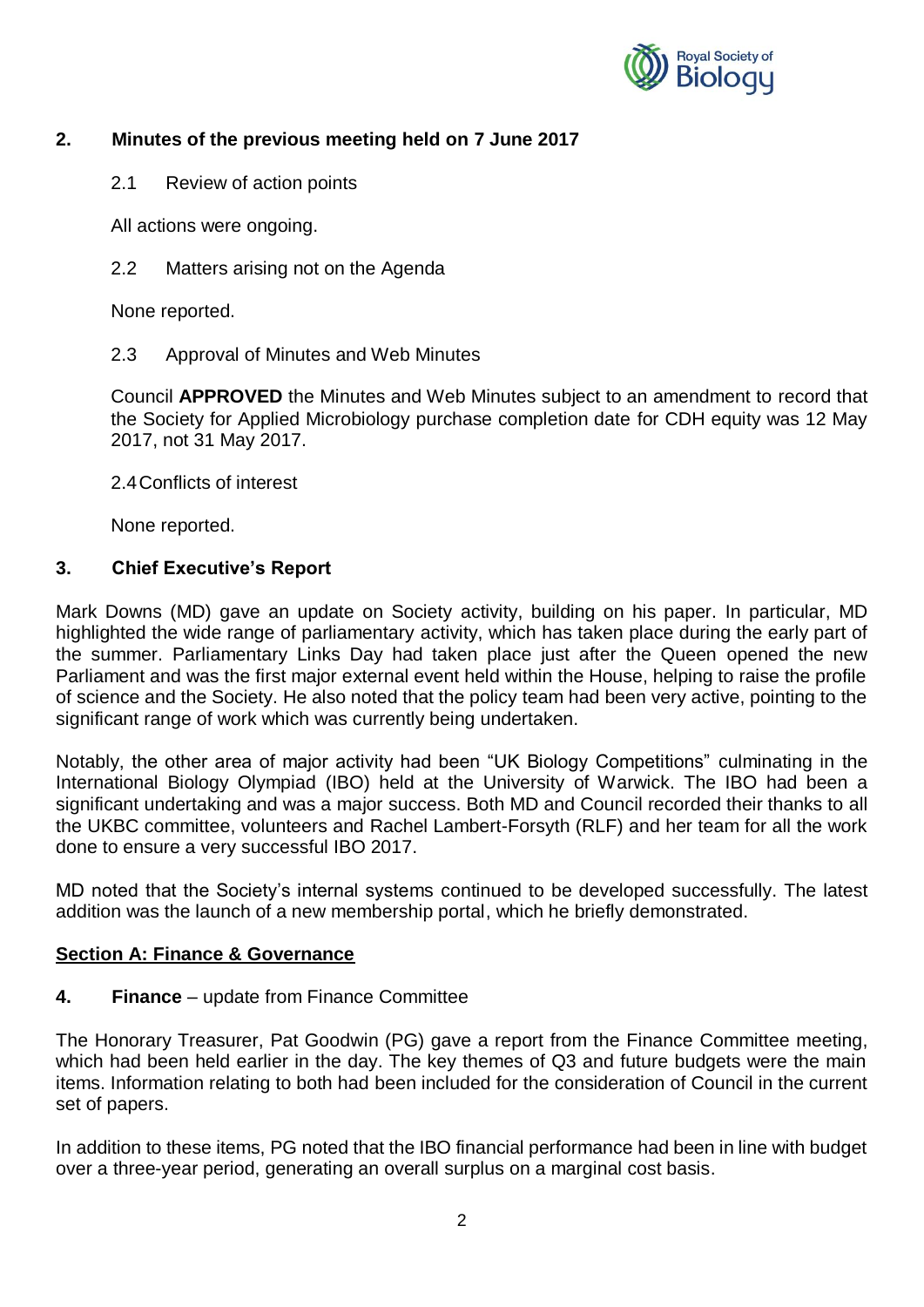

The Committee had also reviewed the current performance of accreditation, which continued to perform in line with the budget. Additionally, the Society's Head of Membership proposed an increase in membership fees for the grades FRSB, MRSB and AMRSB.

On the issue of the pension fund deficit, MD noted that the Pension Trustees were still awaiting the latest actuarial valuation, which was due imminently.

PG reported that the Society's book-keepers, Accountability Europe, have provided the service for greater than five years. Finance Committee had recommended considering re-tendering for services in accord with best practice. **Council AGREED and asked the Chief Executive to consider this further.**

#### 4.1 Q3 forecast

MD provided a brief update and reported on the discussion at Finance Committee. He noted that Council had agreed a deficit budget for financial year 2016-17 and that the Q3 forecast suggested a significant improvement on the deficit, which did not include any profit that will have been realised from the sale of equity in Charles Darwin House. The data included in his paper highlighted the strong cash flow throughout the year, which had often outperformed forecast. Council welcomed the report.

#### 4.2 2017-2018 budget

By way of introduction, the Honorary Treasurer summarised the discussion at Finance Committee regarding not just the 2017-18 budget, but also elements of the Q3 forecast and the next three years. In short, there had been significant concern that deficit budgets appeared to be required in each of the next three years. This was viewed as unsustainable and requiring immediate action. Paul Brooker (PB) noted that almost all the increased deficit resulted from income reduction, which was outside the Society's direct control. In his view, expenditure had been, and continues to be, well managed.

A wide-ranging discussion was held regarding which actions to take to improve the Society's financial position.

Council **AGREED** the recommendation by Finance Committee that two working groups should be established. The first will be a Finance Strategy Group chaired by Paul Brooker to urgently consider the budget for next financial year and beyond. It was proposed that this group should have a membership of six, half drawn from Finance Committee and the remainder from Council.

The second group will be a Fundraising Strategy Group. The remit of this group will be to develop a medium-term fundraising strategy building on the discussion at the Council away day in June 2017. It will consider the opportunity for both short-term and long-term fundraising, including preparations for the proposed 10 year anniversary celebrations in 2019–20.

#### **5. Membership of the Science Council**

The Council discussed the future of the Society's membership of the Science Council.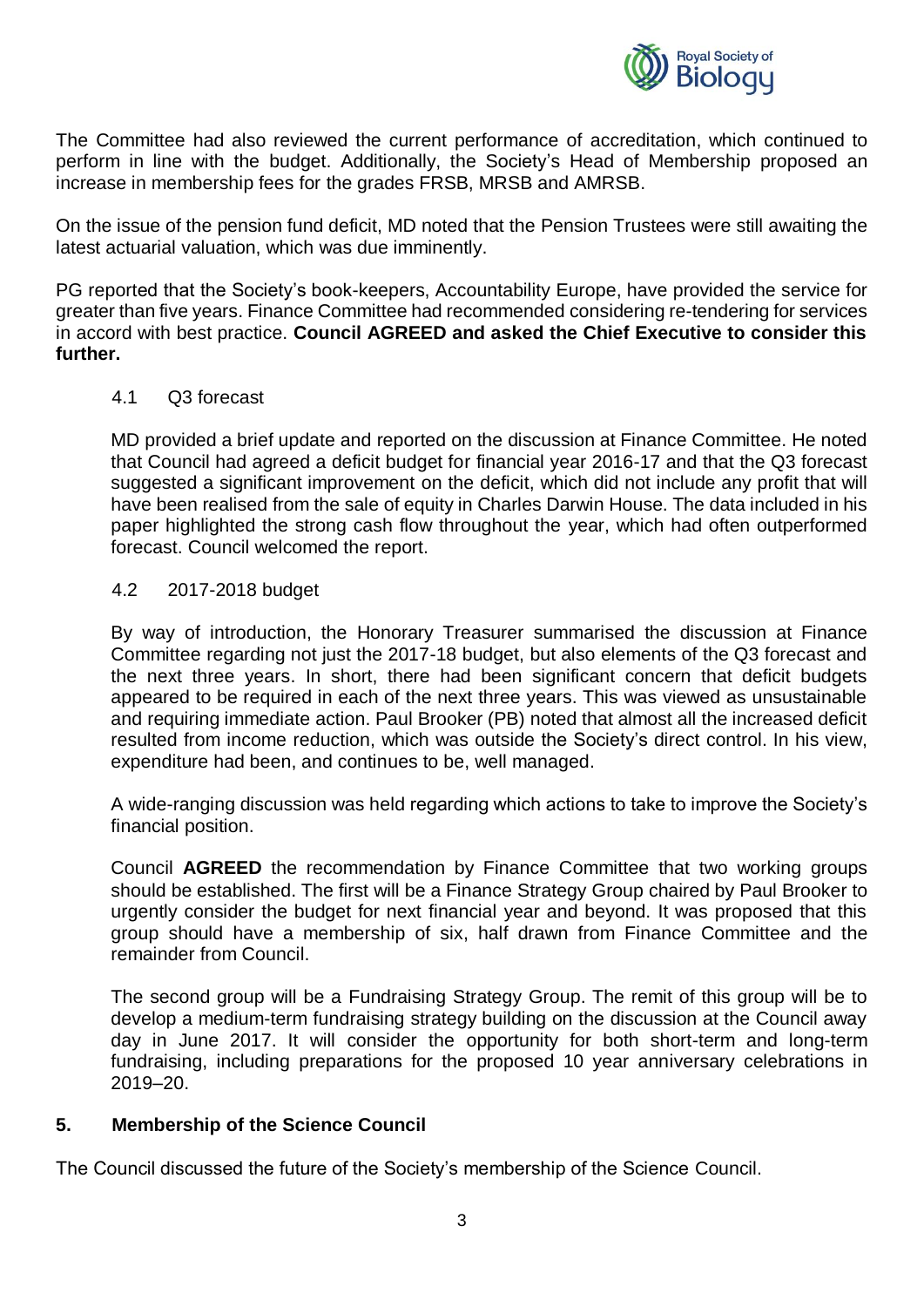

MD stressed there remained support for the mission of the Science Council and noted that they had done some excellent work in areas such as equality and diversity. The Society currently holds a licence, offered by the Science Council, to provide their registers to RSB members. Rachel Lambert-Forsyth (RLF) reported that around 35 new members had come to the RSB from the Science Council "new" common application process.

Council **AGREED** that it would review the Society's membership of the Science Council no later than the March 2018 meeting.

Louise Leong (LL) enquired about opportunities for supporting apprenticeships given the new drive towards better technical education. RLF agreed that this was an opportunity and noted that the Science Council register for technicians was probably the area in which the RSB could find most value given that none of the RSB-owned registers provided recognition at level III.

### **Action: Council to review the Society's Science Council membership at the March 2018 meeting.**

# **Section B: Policy & Strategy**

#### **6. Report on IBO 2017**

RLF presented video highlights of the IBO 2017 event, expressing her thanks to the Co-ordinating Committee, Warwick University and the staff team, as well as Council's support to host the event. Overall, the event had enhanced the RSB's reputation.

The examination and practical processes had been extremely well run and the social media reach figures were outstanding. The budget was on track to meet expectation.

The Society had offered free membership to the fifty volunteer students on site.

Council reiterated congratulations to the UKBC Committee on an extremely successful event.

#### **7. Biology Week**

Laura Bellingan (LB) provided an update. A range of activities has already been organised for Biology Week, with a two-page spread to appear in *The Biologist*. A "Policy-Lates" event on mental health and wellbeing, a social media campaign on different biologists and their roles (#iamabiologist), a RI debate on genome editing, a tree "poll" and other events are planned.

Council discussed the format for the genome editing event and the way it might be presented externally, ensuring that we have implemented lessons learned from policy engagement on the issue of GM and, more recently, stem cells. The latter is widely perceived as a very positive case study.

Council members are all invited to attend Biology Week events and to become involved. It was agreed that a list of centrally organised events would be distributed.

# **ACTION: LB to arrange distribution to Council members of forthcoming Biology Week events.**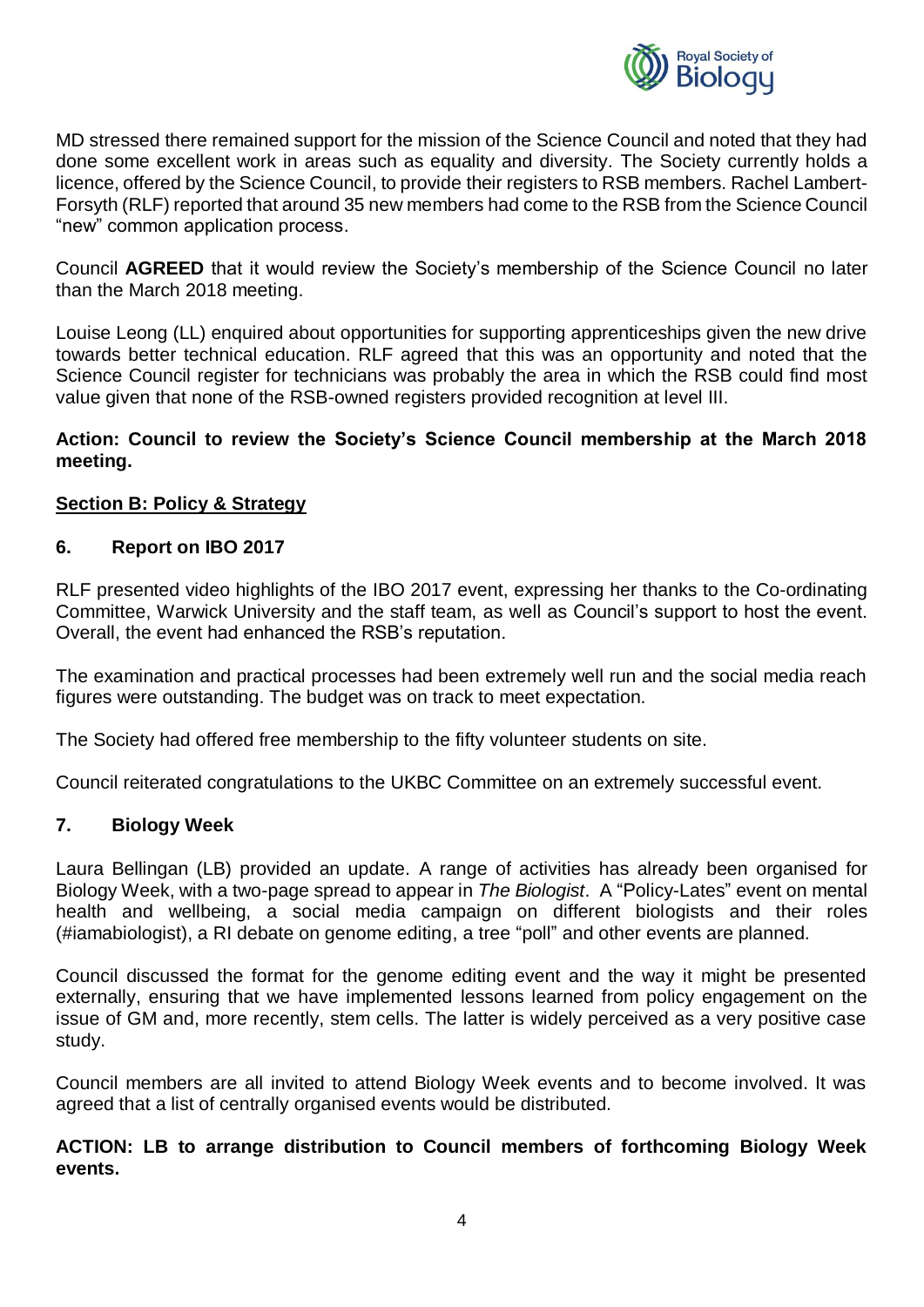

#### **8. Update papers**

#### 8.1 Membership & Professional Affairs update

Council welcomed this report from RLF and, having already covered a range of issues relevant to the directorate, noted the considerable progress across many areas.

#### 8.2 Policy & Public Affairs update

LB provided an overview of the wide range of work currently being undertaken within her directorate. Science and education policy continued to be very active areas and there was presently a particular focus on the RSB response to the new industrial strategy consultation. She invited Council members to continue to offer comment. LB reported that the Jo Johnson consultation group continued to be active, highlighting that we enjoyed representation on the group.

Jeremy Prichard (JP) reported on the two policy dinners he had hosted during August. He judged both to be very successful and noted that the free-flowing agenda for both ended up focusing on Brexit, perhaps more so than might be expected. There appeared to be considerable support for the policy agenda the Society was pursuing and a keen interest in remaining closely involved.

LB reported that the Society would again be represented at the New Scientist Live event at the end of September in London where over 20 members of the Society, who were currently practising biologists, were provided an opportunity to engage with members of the public. This format was very successful last year and is a very cost-effective route to public engagement for the Society.

#### **9. AoB**

MD raised the issue of a Board level equality, diversity and inclusion champion. This role is currently fulfilled by the Honorary Treasurer who completes her term of office in May 2018. Caroline Austin had expressed an interest in taking over the role from this point and MD had invited comment from Council. There were no other candidates and **Council unanimously AGREED** the appointment of CA from the date of the AGM in 2018.

On a separate issue, MD noted that the International Biology Olympiad in 2018 would be held in Iran. Current Foreign Office guidance still supports travel to Tehran but does provide notes of caution. The guidance also makes clear that other areas in Iran are currently not recommended for travel. There were a range of views, including unanimous agreement that the safety of students, staff and volunteers representing the Society was paramount. RLF noted that other countries were likely to attend and that the Iranian Government would seek to ensure high levels of safety.

Council **AGREED** that the competition should proceed as normal, making clear there should be regular review. Whether or not the team attends should take account of advice closer to the time.